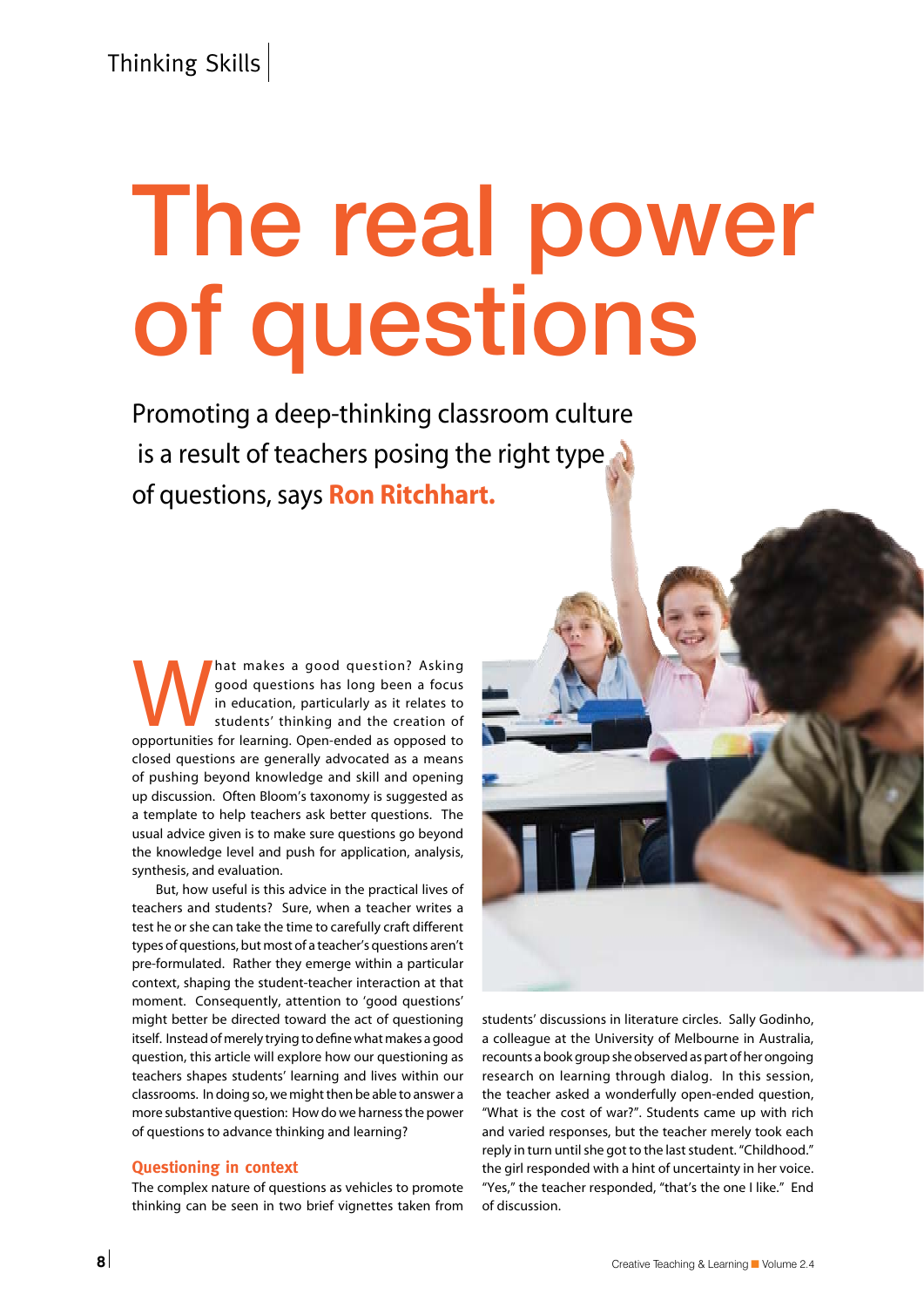In contrast, Sally witnessed another teacher stop her group's reading after they came across a passage in which one character was compared to a vulture. "What is a vulture?" she asked, merely trying to clarify the analogy with a simple, knowledge-based question. What ensued was a rich discussion of the traits of vultures and how the character had some of those traits. This was followed by the group's generation of alternative metaphors. These two instances of teacher questioning drive home the point made by Dillon (1994), 'It makes no difference whether the question is higher or lower cognitive, whether it is simple or complex, whether it is fact or interpretation. What makes the difference is whether the answer to the question is predetermined to be right, whether it is to be recited or discussed<sup>"1</sup>.

 As Sally's examples illustrate, good questions, that is questions that drive learning, don't come from some prescribed list or simplistic set of guidelines. They

#### **Modeling intellectual engagement**

Vygotsky (1978) famously wrote, 'Children grow into the intellectual life of those around them'5 . As teachers, we are always serving as models for our students, demonstrating what it means to think, learn, and create within the particular discipline we teach. Our students learn how to engage with ideas through paying attention to our own engagement. Asking authentic questions, that is, questions that the teacher does not already know the answer to or to which there are not predetermined answers, is extremely powerful in creating a classroom culture that feels intellectually engaging. Such questions allow students to see teachers as learners while fostering a community of inquiry.

 John Threlkeld, an algebra teacher in Denver, Colorado is a master of this. In observing his classroom over the course of a year, I often noticed he generally began his classes with questions such as, 'You know, I was wondering

arise from our motives as teachers, operate as part of a dialog we initiate with students, and exist within a larger classroom culture that privileges the exploration of ideas. Furthermore, asking good questions is only a start

As teachers, we are always serving as models for our students, demonstrating what it means to think, learn, and create within the particular discipline we teach

when it comes to promoting thinking, one must also listen to students' answers and use them as a basis for prodding and probing students' thinking. If, as teachers, we don't listen to students' thoughts, then we will be hard pressed to put forth questions that pushes them to elaborate or clarify their thinking. A good question can lead students down a certain path, but we as teachers must be ready to follow.

#### **Using questions to promote thinking**

Questions are the prime way teachers interact with students in classrooms. Our questioning helps to define our classrooms, to give it its feel and energy—or lack thereof. As such, questions are culture builders. Within this context, we need to understand how their use can help us foster a culture of thinking, that is, help us create a place in which the group's individual as well as collective thinking is valued, visible, and actively promoted as part of the regular day-to-day experience of all group members. A productive way of approaching this matter is through the examination of our motives and goals as teachers for questioning in the first place. Specifically, this article will explore how teachers can use questions in different contexts to achieve four specific goals around thinking: 1) to model intellectual engagement with ideas, 2) to promote and nurture ongoing inquiry, 3) to support students in constructing understanding, and 4) to help students clarify their own thinking to themselves and others.

if that pattern we looked at yesterday might be present in any of the other situations we have looked at in this unit, what do you think?' Or, 'Yesterday Amy found an interesting way of approaching the problem, and I was wondering if that

would always work?'. Martin Nystrand (Nystrand, Gamoran, Kachur, & Prenergast, 1997) and his colleagues have shown that these kinds of authentic questions, though exceedingly rare in most classrooms, have a positive influence on student engagement, critical thinking, and achievement since they help to promote class inquiry and discovery, framing learning as a complex, multi-faceted, communal activity as opposed to a process of simply accumulating information.

 Good 'essential questions' can fall into this category as well if they have the power to open up the learning for everyone - including the teacher. In her 9th grade humanities class, Kathy Hanawalt at Clover Park High School outside of Tacoma, Washington uses a set of essential questions to focus her students on the fundamental issues of truth, perspective, and universality that lie at the heart of history and literature. Above her whiteboard on construction paper are five questions: What's the story? What's the other story? How do you know the story? Why know/tell the story? Where's the power in the story? These questions serve as the touch points for ongoing exploration of everything that happens in the class.

 When Kathy first began using the questions in her class, she found that looking at the other or hidden story to understand not only what the history students were studying, but also those events around them, was particularly captivating for her students. Even in simply sharing a personal anecdote, she found that students were likely to ask the class, "Yeah, but what's the other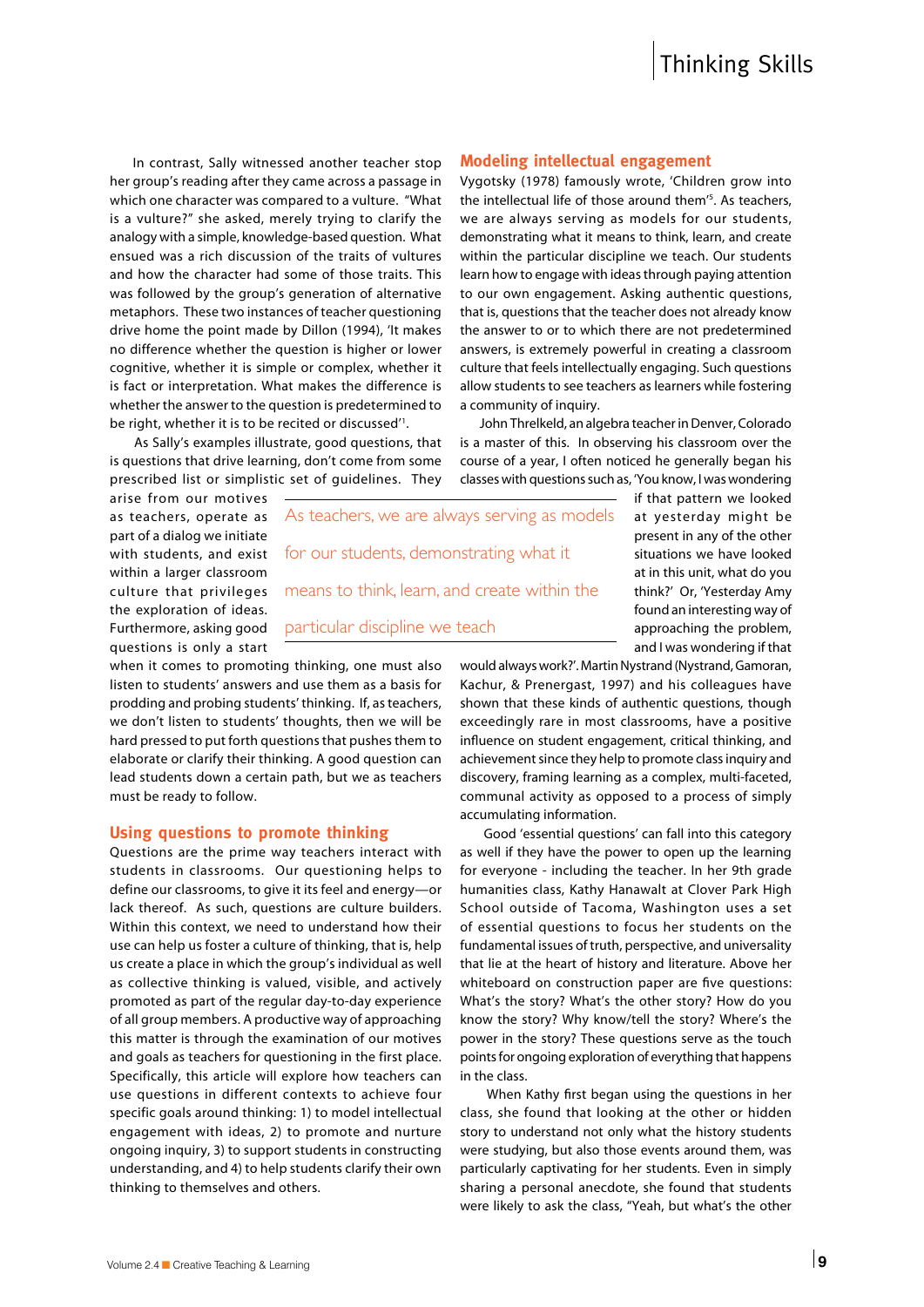## Thinking Skills

story?". This question became essential and generative to students' learning. When reading accounts of history, current events, or political essays, the notion that there is another story and that uncovering it is necessary to truly understand people and events propelled learning and engaged students in Kathy's classroom. Using questions such as these supports students learning of how to learn by sending messages that learning history involves uncovering the multiple stories that exist.

#### **Promoting inquiry**

The provenance of authentic questions doesn't rest solely with the teacher, however. When students ask authentic questions, that is, questions they have a genuine interest in pursuing, we know they are focused on the learning and not just the completion of assignments. Fourth grade teacher, Michele Alt from Way Elementary in Bloomfield Hills, Michigan is used to beginning her units of inquiry in science by having students ask questions. These questions are often generated by using a thinking routine such as Think-Puzzle-Explore 3. However, at times she felt the questions generated weren't as rich as she hoped. To address this, Michele chose to make the construction of questions an ongoing part of her units.

 Reflecting on this shift, Michele states, "I feel like I have gotten better questions by asking students to question after a specific experience, rather than just have them think about a general topic and ask questions." As an example, one student began the unit on matter by posing the question, "What happens when something turns to ashes? Is that matter?". However, after doing a short reading about matter, the student revised the question, "What I really meant is what is disintegration? Can matter disappear?". This reframing of the question made it more generative in that it helps to build deeper understanding of the topic for everyone. Other students generated completely new questions based on the reading. For instance one student wrote, 'The article says wishes aren't matter. I think wishes take up space in your mind. Why aren't wishes matter?'.

 Michele and her class then took a look at all the questions they had assembled at this point in the unit and used the Question Sorts routine (see Figure 1) to determine how 'genuine' and 'generative' the questions were. Michele explained that genuine questions were ones you cared about as opposed to those just made up because the teacher asked you to come up with some questions. She defined generative questions as those that 'generate a deeper understanding, new possibilities, creative action, or insight' as well as 'the I-never-thoughtof-it-that-way- questions'.

 In reflecting on the insights she gets from students' questions, Michele commented, "I get to glimpse inside the minds of ten year-olds and uncover some of their misconceptions. These questions are great to me as a teacher. I never would have known that some children think of wishes or light as 'taking up space'. But, after



hearing their questions, I understand why it is confusing and complex. Also, students were thinking that matter can be 'felt'. Those questions sparked a great class conversation." As Michele indicated, students' questions can be a good measure of their intellectual engagement and understanding. Middle School Science teacher, Paul Cripps from Wyoming, echoes this sentiment. He believes that students' questions are his best assessments of their learning, "I judge my students not by the answers they give, but by the questions they ask," he says.

#### **Constructing understanding**

Our research team recently looked at teacher questioning as part of the 'Cultures of Thinking Project' at Bialik College in Melbourne, Australia. We observed that when teachers focus on making thinking valued and visible in their classrooms, their questioning shifted away from asking review or knowledge based questions to asking more constructive questions (Note: more facilitative questions were also asked, these will be discussed in the next section). Constructive questions can be thought of as those that help to advance understanding. These are questions that ask students to connect ideas, to make interpretations, to focus on big ideas and central concepts, to extend ideas, and so on.

 Constructive questions act, not as nice add-ons to make sure some so-called higher-order thinking is happening, but as the guideposts and goals for the lesson itself. Teachers' constructive questions navigate the important ideas and conceptual anchors in such a way as to ensure that students do not miss them. Whereas teachers asking review type questions tend to do so because they want to determine what students know and remember, teachers ask constructive questions because they want to guide, direct, and push forward students' understanding of important ideas.

 With her first grade class at the International School of Amsterdam, Stephanie Martin's students were learning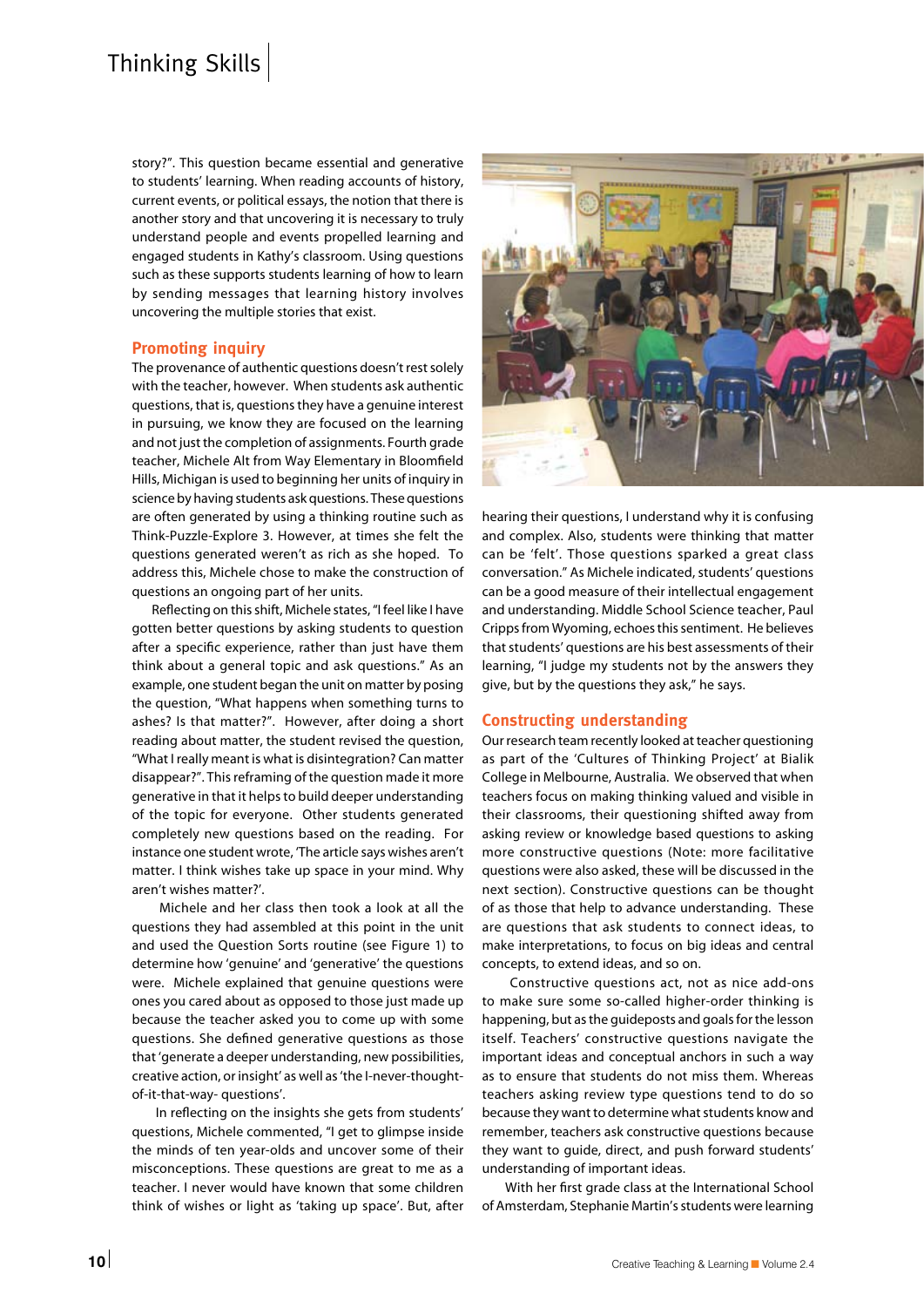about their senses. One of the goals of the unit was for students to be able to connect each of their senses with what kinds of information can be gathered from it. In one particular lesson, Stephanie's students felt an object in a box and then described aloud what kinds of things they felt: squishy, soft, round edges, corners, and so on. Based on these responses, Stephanie then asked students to begin to make interpretations and assumptions, 'What do you already know just by feeling it?'. Followed up by, 'What do you not know by feeling it?' and, 'What does your feeling of it make you wonder?'. These questions might not seem complex or difficult on the surface, but they go to the heart of what it is Stephanie wants her students to understand: What information do we get from each of our senses; and what can we do with that information? Without such questions the activity of feeling a mystery object would be little more than a game and unlikely to yield much learning.

 Constructive questions frame the intellectual endeavour in which students are to be engaged and point them toward uncovering fundamental ideas and principles that aid understanding. This may seem like a tall order to place on teachers' shoulders; however, this is precisely where 'Thinking Routines' developed by the Visible Thinking Team and Cultures of Thinking Project at Harvard Project Zero 3, 4 can be useful. The steps of each of the routines outline a set of constructive moves that students can make to facilitate their understanding and make their thinking visible. In Stephanie Martin's lesson, she adapted the See-Think-Wonder routine into Feel-Think-Wonder. Her initial question, 'What did you feel when you reached into the mystery box?' directs students to making observations based on touch. Then, 'What do you think about what you felt?' moves students towards interpretations and the exploration of possibilities. Finally, Stephanie asked her students, 'What are you left wondering about the object in the box given that we were only able to feel it?'

#### **Facilitating and clarifying thinking**

'What makes you say that?' This question is often one of the most fully integrated thinking routines in the classrooms of teachers with whom we have worked in developing cultures of thinking. At Lemshaga Akademi in Sweden where the Visible Thinking work first began, the teachers took to referring to this question as the 'magic question' because they found that by using it regularly in their interactions with students a great deal of thinking was revealed. As a result, teachers were easily able to enter into a dialog with students around ideas.

 At Bialik College one teacher remarked that 'What makes you say that?' isn't just a teaching tool; it is a way of life. She said she learns so much more and has much deeper conversations with friends and family just by asking, 'What makes you say that?' instead of responding right away to people's comments. Teachers remark that the wording of this question seems to strike just the right tone with people and invites them to elaborate on and clarify their ideas in a non-threatening way. Although, 'Tell me why?' or 'Give me your reasons and evidence for that statement' serve the same role, they seem not to carry the same level of openness and interest.

 This simple yet powerful question is a perfect example of the kind of question that can facilitate and clarify the learner's own thinking. In using facilitative questions the teacher's goal is to try and understand students' thinking, to get inside their head, and make their thinking visible. Jim Minstrell, a former secondary science teacher who now directs research efforts in science education aimed at uncovering students' thinking, studied his own teaching and carefully examined the way he interacted with his students at Mercer Island High School in Washington state through his questioning. He coined the term 'reflective toss' to describe the questioning sequence he uses to facilitate and clarify students' thinking <sup>6</sup>.

 Traditionally, researchers have often characterized the discourse of the classroom as originating with the question a teacher asks. However, Jim took students comments and ideas as the starting point for dialog. In the reflective toss, the teacher's first goal is to try and 'catch' students' meaning and try and understand their comments. If meaning can't be grasped immediately, then a follow up question, such as, 'Can you say more about that?' or 'I'm not quite following you, can you say what you were thinking in a different way?' is asked. Once the meaning is grasped by the teacher, then the teacher 'tosses' back a question that will push the student to further elaborate and justify his or her thinking, both to the teacher and to oneself. For instance, Jim might ask a student, 'What does that tell you then?'; 'What do you think you were basing that on?' or even the old stand by, 'What makes you say that?'. The idea is to push the student to think further about his or her response. This strategy will be familiar to those who have used the Socratic method or Philosophy for Children program.

#### **Questions as Culture Builders**

All teachers want to ask good questions, the kind that can drive learning and elicit deep thinking. However, to truly harness the power of questions we must keep in mind that questioning isn't an isolated enterprise or something merely to pencil in as part of a lesson plan. Questioning is the chief way in which teachers and students interact around content. They are the vehicles by which we direct attention, foster understanding, push beyond simplistic answers, and expose students' thinking.

 Furthermore, we must recognise that the questions we ask as teachers exist within a larger classroom culture we are trying to create. In every instance, a teacher's question is the outward manifestation of a much larger motive and agenda about learning, its purposes, and its processes. Consequently, the kinds of questions we ask and the way we respond to students' answers communicate whether the classroom culture we are creating is one that promotes